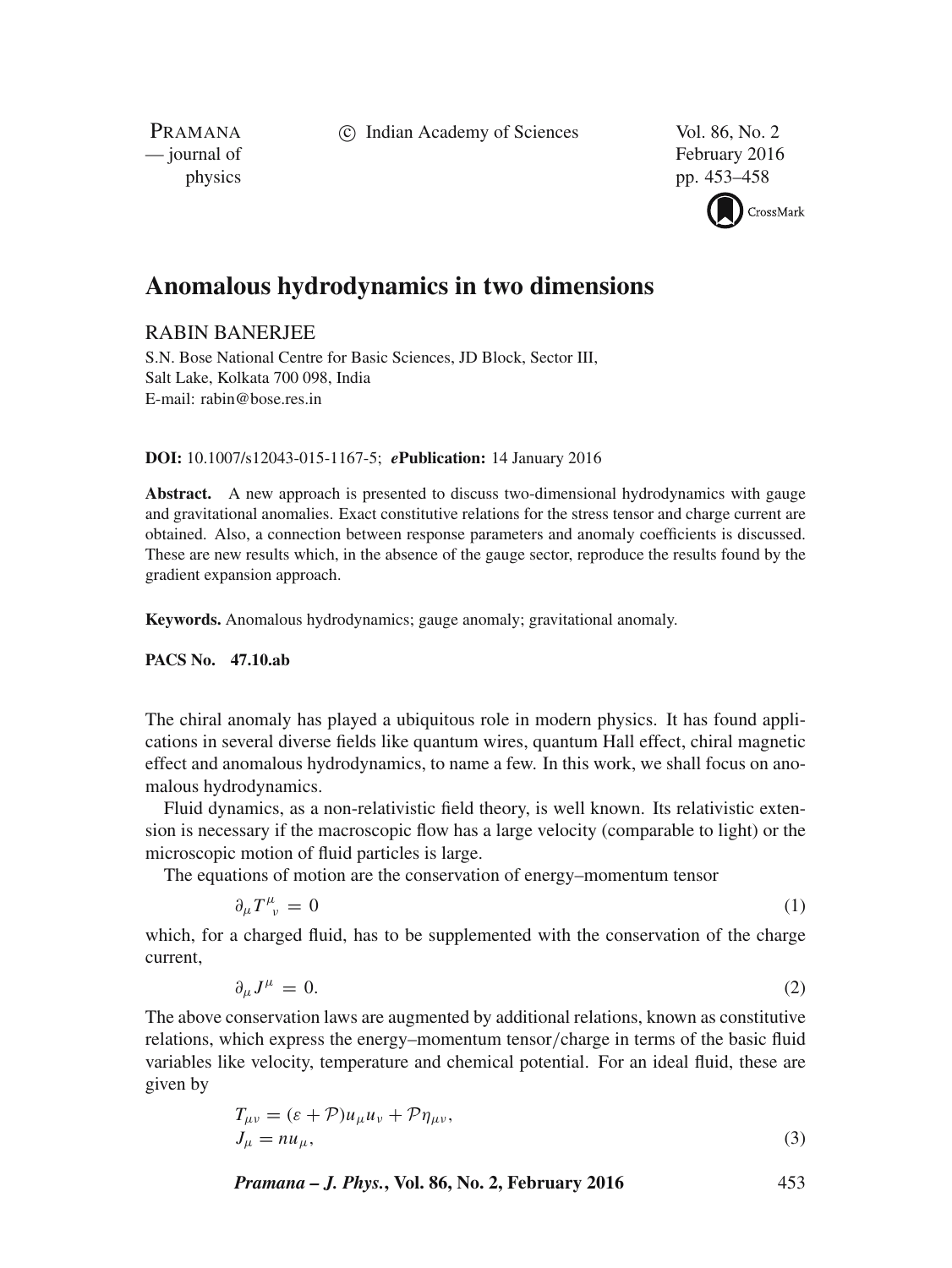#### *Rabin Banerjee*

where  $\varepsilon$  is the energy density,  $\mathcal P$  is the pressure, *n* is the charge density,  $\eta_{\mu\nu}$  is the metric and  $u_{\mu}$  is the fluid velocity normalized as  $u^2 = u_{\mu}u^{\mu} = -1$ . Extra terms are necessary in the presence of dissipation. Further complications arise if anomalies are present.

There are usually two approaches to derive the constitutive relations in a general framework. One is based on a Landau-type approach, where positivity of entropy is ensured. The other is based on a derivative expansion approach, where the effective action is expressed as a series of powers of derivatives acting on the fluid variables. For two dimensions, however, conformal flatness of the metric ensures exact solvability of the effective action from which exact constitutive relations may be derived. This will be the approach followed here where exact constitutive relations in the presence of gauge and gravitational anomalies will be obtained.

Before presenting the details, let us make a quick review of anomalies. An anomaly is the breakdown of formal manipulations (ignoring infinities) leading to a modified conservation law. Effectively, this implies the breakdown of a classical symmetry at the quantum level. For the violation of a gauge symmetry, we have gauge anomaly, while for the violation of general coordinate symmetry, we have gravitational anomaly.

For a chiral theory, moreover, two types of anomalies have been widely studied. These are the covariant and consistent anomalies. Covariant anomalies transform covariantly under a gauge (or general coordinate) transformation but do not satisfy the Weiss–Zumino consistency condition. For consistent anomalies, it is just the other way round.

Let us now enumerate the various anomalous conservation laws in  $(1+1)$  dimensions. These involve the covariant derivative of the stress tensor,

$$
\nabla_{\nu} T^{\nu \mu} = F^{\mu}_{\ \nu} J^{\nu} + C_g \bar{\epsilon}^{\mu \nu} \nabla_{\nu} R, \tag{4}
$$

the trace of the stress tensor,

$$
T^{\mu}_{\mu} = C_w R \tag{5}
$$

and the covariant derivative of the gauge current,

$$
\nabla_{\mu} J^{\mu} = C_s \bar{\epsilon}^{\mu \nu} F_{\mu \nu}.
$$
\n(6)

Equations  $(4)$ – $(6)$  [1–4] characterize the diffeomorphism anomaly, the conformal anomaly and the gauge anomaly, respectively. The coefficients of these anomalies are given by  $C_g$ ,  $C_w$  and  $C_s$ . All expressions stand for covariant anomalies. Here  $F_{\mu\nu} = \partial_\mu A_\nu - \partial_\nu A_\mu$  is the gauge field strength and  $R$  is the Ricci scalar. Incidentally, the above functional forms for the covariant anomalies may be deduced from purely algebraic arguments.

Let us now give the general set up of  $(1+1)$ -dimensional static space–time. The general form of the metric is given by

$$
ds^2 = -e^{2\sigma(r)}dt^2 + g_{11}(r)dr^2.
$$
 (7)

It is sometimes useful to work in null coordinates that are defined as

$$
u = t - r^*, \quad v = t + r^*,
$$
  
\n
$$
\frac{dr}{dr^*} = -\frac{e^{\sigma}}{\sqrt{g_{11}}}.
$$
\n(8)

454 *Pramana – J. Phys.***, Vol. 86, No. 2, February 2016**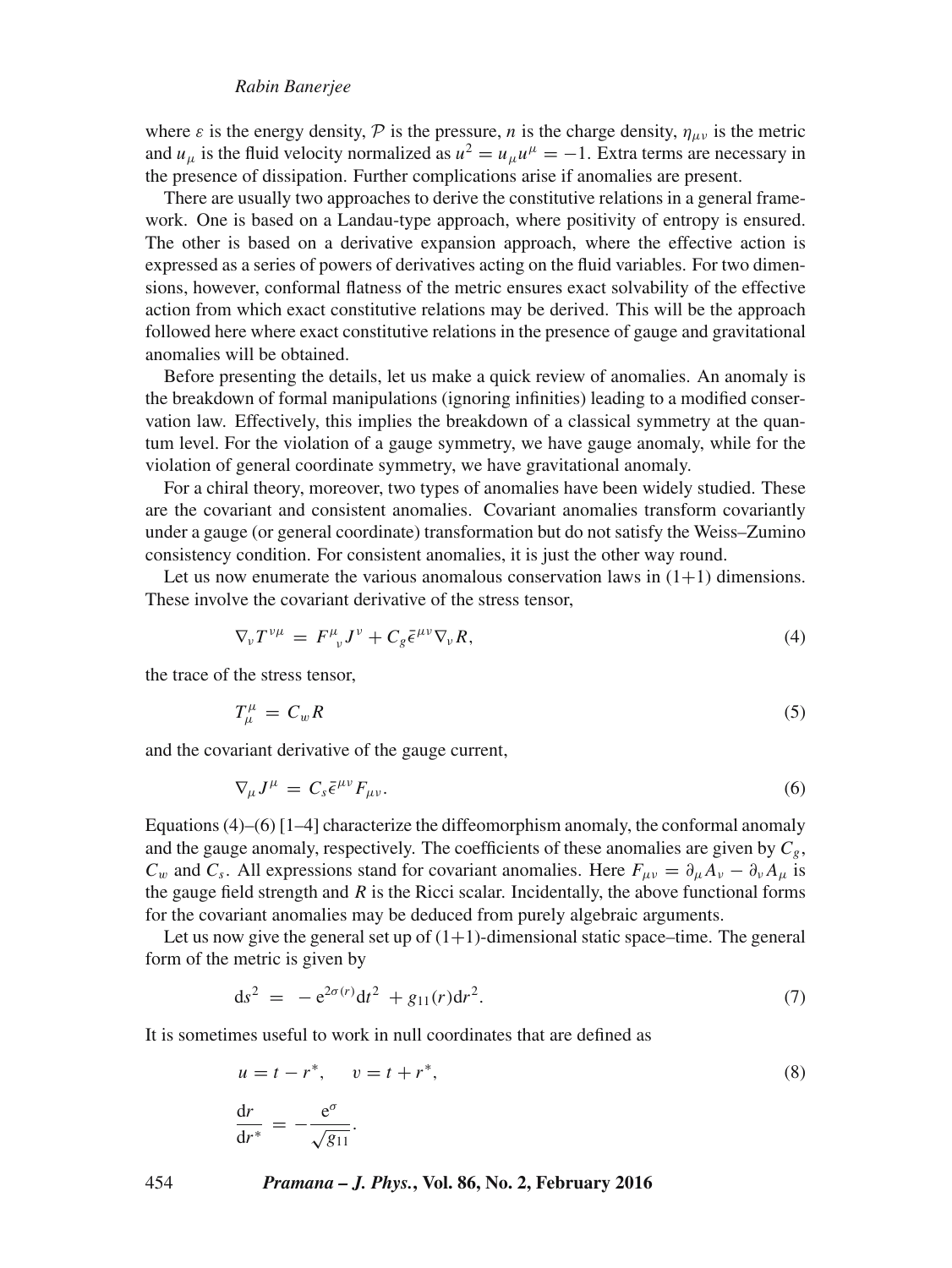In these coordinates, the metric takes the form

$$
ds^2 = -\frac{1}{2}e^{2\sigma} (du dv + dv du). \tag{9}
$$

The antisymmetric tensor  $\bar{\epsilon}_{\mu\nu}$  introduced earlier in (4) and (6) is expressed in terms of the numerical tensor  $\epsilon_{\mu\nu}$  by

$$
\bar{\epsilon}_{\mu\nu} = \sqrt{-g} \epsilon_{\mu\nu} = \frac{e^{2\sigma}}{2} \epsilon_{\mu\nu},
$$
  

$$
\epsilon_{uv} = -\epsilon_{vu} = 1
$$
 (10)

where

$$
g = \det g_{\mu\nu} = -\frac{e^{4\sigma}}{4} \tag{11}
$$

in null coordinates.

The passage to hydrodynamics is effected by introducing the velocity  $u^{\mu}$  of the timeindependent equilibrium fluid fields satisfying  $u^{\mu}u_{\mu} = -1$  (co-moving frame),

$$
u^{\mu} = e^{-\sigma(r)}(1,0), \quad u_{\mu} = -e^{\sigma(r)}(1,0), \quad \mu = t, r.
$$
 (12)

In null coordinates,

$$
u_{\mu} = -\frac{e^{\sigma(r)}}{2}(1, 1), \quad u^{\mu} = e^{-\sigma(r)}(1, 1), \quad \mu = u, v. \tag{13}
$$

Also, we introduce the dual velocity,

$$
\tilde{u}_{\mu} = \bar{\epsilon}_{\mu\nu} u^{\mu} = \frac{e^{\sigma(r)}}{2} (1, -1)
$$
\n
$$
\tilde{u}^{\mu} = e^{-\sigma(r)} (1, -1), \quad \mu = u, v
$$
\n(14)

and the chiral velocity,

$$
u^c_\mu = u_\mu - \tilde{u}_\mu = -\bar{\epsilon}_{\mu\nu}u^{\nu c}.\tag{15}
$$

The gauge field has the components

$$
A_{\mu}=(A_t(r),0)
$$

in terms of which the chemical potential is

$$
\mu = A_t(r) / \sqrt{-g_{00}} = A_t(r) e^{-\sigma}.
$$
\n(16)

The fluid temperature T is expressed in terms of the equilibrium temperature  $T_0$  by a Tolman-like relation,

$$
T = T_0 e^{-\sigma}.
$$

*Pramana – J. Phys.***, Vol. 86, No. 2, February 2016** 455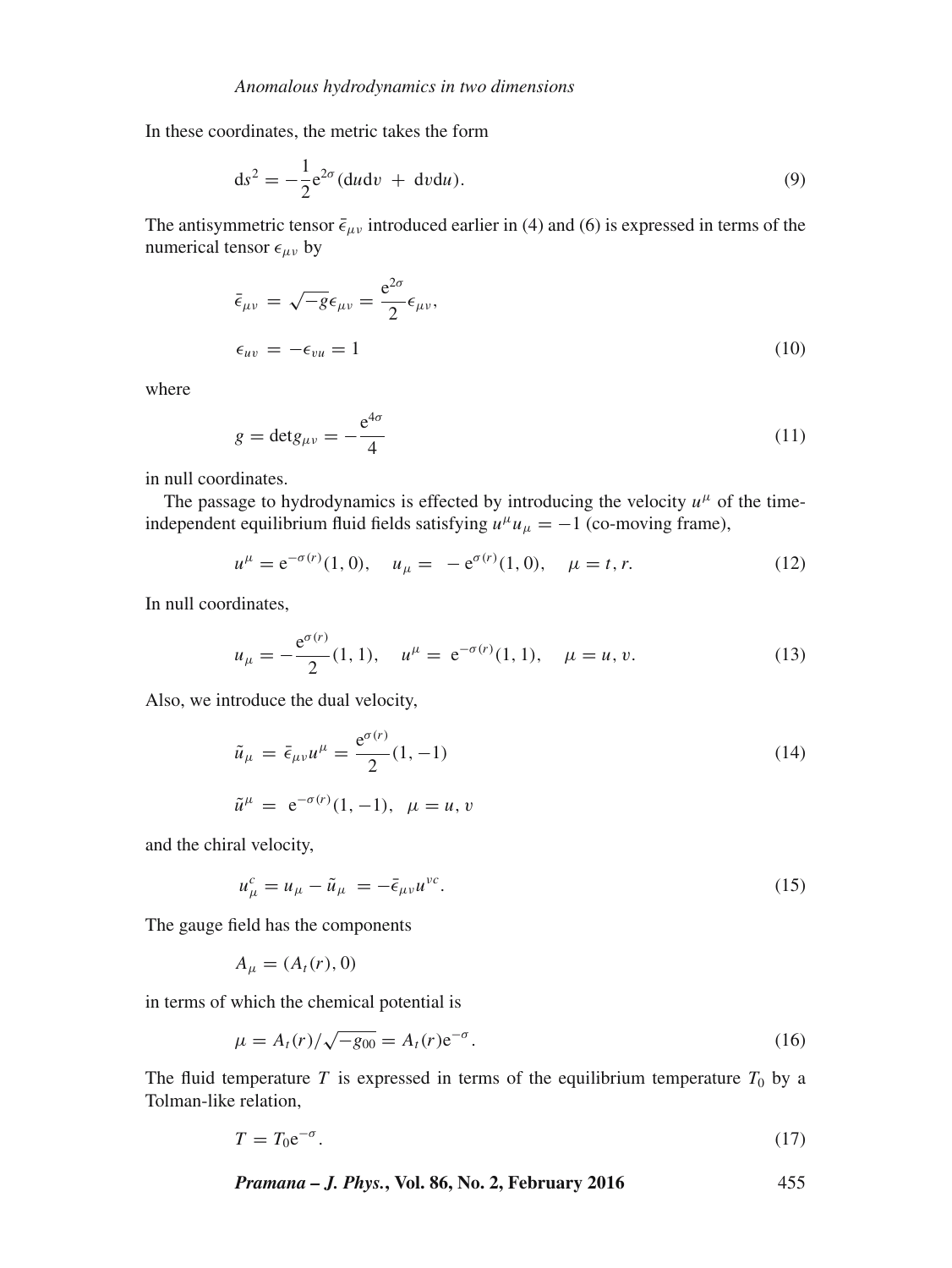Finally, the Ricci scalar takes the form,

$$
R = \frac{1}{g_{11}^2} (g_{11}' \sigma' - 2g_{11} \sigma'^2 - 2g_{11} \sigma'') = -2u^{\mu} \nabla^{\nu} \nabla_{\mu} u_{\nu}.
$$
 (18)

In terms of these expressions, the constitutive relations for the energy–momentum tensor and gauge current may be written. The final results are [5–7],

$$
T_{\mu\nu} = \left[ C_1 T^2 - C_w \left( u^{\alpha} \nabla^{\beta} \nabla_{\beta} u_{\alpha} \right) + \mu^2 \left( \frac{1}{2\pi} - C_s \right) \right] g_{\mu\nu} + \left[ 2C_w \left( u^{\alpha} \nabla^{\beta} - u^{\beta} \nabla^{\alpha} \right) \nabla_{\alpha} u_{\beta} + 2C_1 T^2 + 2\mu^2 \left( \frac{1}{2\pi} - C_s \right) \right] u_{\mu} u_{\nu} - \left[ 2C_g \left( u^{\alpha} \nabla^{\beta} - u^{\beta} \nabla^{\alpha} \right) \nabla_{\alpha} u_{\beta} + C_2 T^2 + C_s \mu^2 \right] \left( u_{\mu} \tilde{u}_{\nu} + \tilde{u}_{\mu} u_{\nu} \right) + \left\{ \left( \frac{C}{\pi} - 2(C + P)C_s \right) \frac{T}{T_0} \mu + \left( \frac{C^2 + P^2}{2\pi} - C_s (C + P)^2 \right) \frac{T^2}{T_0^2} \right\} \left( 2u_{\mu} u_{\nu} + g_{\mu \nu} \right) + \left\{ \left( \frac{P}{\pi} - 2(C + P)C_s \right) \frac{T}{T_0} \mu + \left( \frac{CP}{\pi} - C_s (C + P)^2 \right) \frac{T^2}{T_0^2} \right\} \left( u_{\mu} \tilde{u}_{\nu} + \tilde{u}_{\mu} u_{\nu} \right)
$$

and

$$
J_{\mu} = -2C_{s}\mu (u_{\mu} + \tilde{u}_{\mu}) + \frac{\mu}{\pi}u_{\mu} + \left(\frac{C}{\pi} - 2(C + P)C_{s}\right)\frac{T}{T_{0}}u_{\mu} + \left(\frac{P}{\pi} - 2(C + P)C_{s}\right)\frac{T}{T_{0}}\tilde{u}_{\mu}.
$$
\n(19)

The above results are the solutions of the anomalous Ward identities (4) and (6) which may be explicitly checked by direct substitution. Here  $C_1$ ,  $C_2$ , P and C are the integration constants that will be fixed by choosing appropriate boundary conditions.

It is possible to fix the constants by assuming that the metric is a solution of a black hole whose vacuum is determined by the Israel–Hartle–Hawking condition [8]. In fact, this is the only vacuum that is physically meaningful in the present context. It is defined by taking  $T_{\mu\nu}/J_{\mu}$  in Kruskal variables, corresponding to both outgoing and ingoing modes, as regular, near the horizon. This implies  $T_{uu}$ ,  $T_{vv}$ ,  $J_u$ ,  $J_v \rightarrow 0$  near the horizon. A little algebra shows [6],

$$
P = C = 0 \tag{20}
$$

from the condition on  $J_u$ ,  $J_v$ . Likewise [6],

$$
C_1 = 4\pi^2 C_w, \quad C_2 = 8\pi^2 C_g,
$$

from the condition on  $T_{uu}$ ,  $T_{vv}$ .

Finally, we discuss a connection between response parameters and anomaly coefficients. The first thing is to write the constitutive relation (19) after putting the constants  $P = C = 0$ ,

$$
J_{\mu} = -2C_{s}\mu(u_{\mu} + \tilde{u}_{\mu}) + \frac{\mu}{\pi}u_{\mu}.
$$
 (21)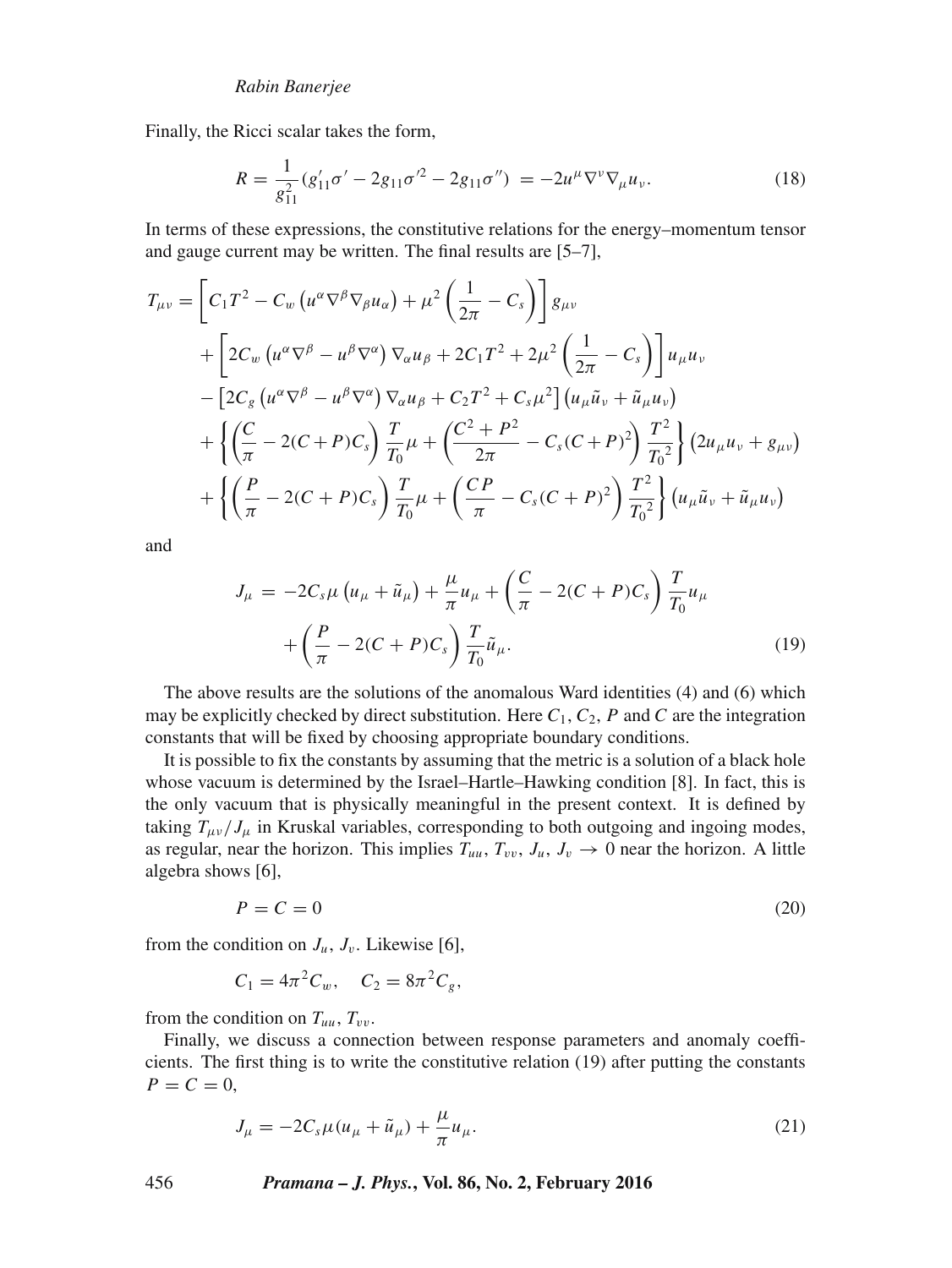In the hydrodynamic expansion approach we have

$$
J_{\mu} = -2C_s\mu\tilde{u}_{\mu} + \left(\frac{\partial P}{\partial \mu} - \frac{a_2'}{T^2}S_2 + \frac{a_2}{T}S_4\right)u_{\mu},\tag{22}
$$

where  $S_2$ ,  $S_4$  are certain combinations of gauge field that occur in the second-order expansion, and

$$
P = T^2 p_0 \left(\frac{\mu}{T}\right). \tag{23}
$$

A comparison of the above relations yields

$$
\frac{\partial P}{\partial \mu} = T^2 \frac{\partial p_0}{\partial \mu} = \left( -2C_s + \frac{1}{\pi} \right) \mu; \quad a_2 = a_2' = 0
$$

so that

$$
p_0 = \left(\frac{1}{\pi} - C_s\right) \frac{\mu^2}{T^2} + Q(\text{int. const}).
$$
 (24)

The integration constant Q is fixed by using the known expression for  $p_0$  in the absence of the gauge field [9],

$$
p_0|_{\mu=0} = Q = 4\pi^2 C_w.
$$
 (25)

Inserting this value of  $Q$  in (24) gives the desired general result,

$$
p_0 = 4\pi^2 C_w + \left(\frac{1}{\pi} - C_s\right) \frac{\mu^2}{T^2}
$$
 (26)

while the other relation is unchanged,

$$
C_2 = 8\pi^2 C_g. \tag{27}
$$

Relations (26) and (27) give the connection between the response parameters  $p_0$  and  $C_2$ with the anomaly coefficients. In the absence of the gauge field ( $\mu = 0$ ), results found earlier [9] are reproduced. As a simple consistency check, it is easy to show that the constitutive relation for  $T_{\mu\nu}$  found in (19) agrees with the form obtained by the derivative expansion method, provided the above identifications are used.

We have presented a new approach to analyse various features of anomalous hydrodynamics in two  $(1+1)$  dimensions. Exploiting the conformal flatness of the metric, it was possible to provide exact expressions for the constitutive relations for the stress tensor and the gauge current. It may be recalled that the standard approach, based on a gradient expansion, fails to provide concrete results in the presence of a gauge field. Likewise, relation (26) is another result that has not been provided within the gradient expansion scheme. In this sense our approach is economical and more general. We would like to extend this approach to study other relevant issues and also include dimensions higher than two.

The power of the present approach would lie in its applicability to dimensions greater than two. If the flow is chiral, i.e., it has some sort of handedness, then, anomalies will

#### *Pramana – J. Phys.***, Vol. 86, No. 2, February 2016** 457